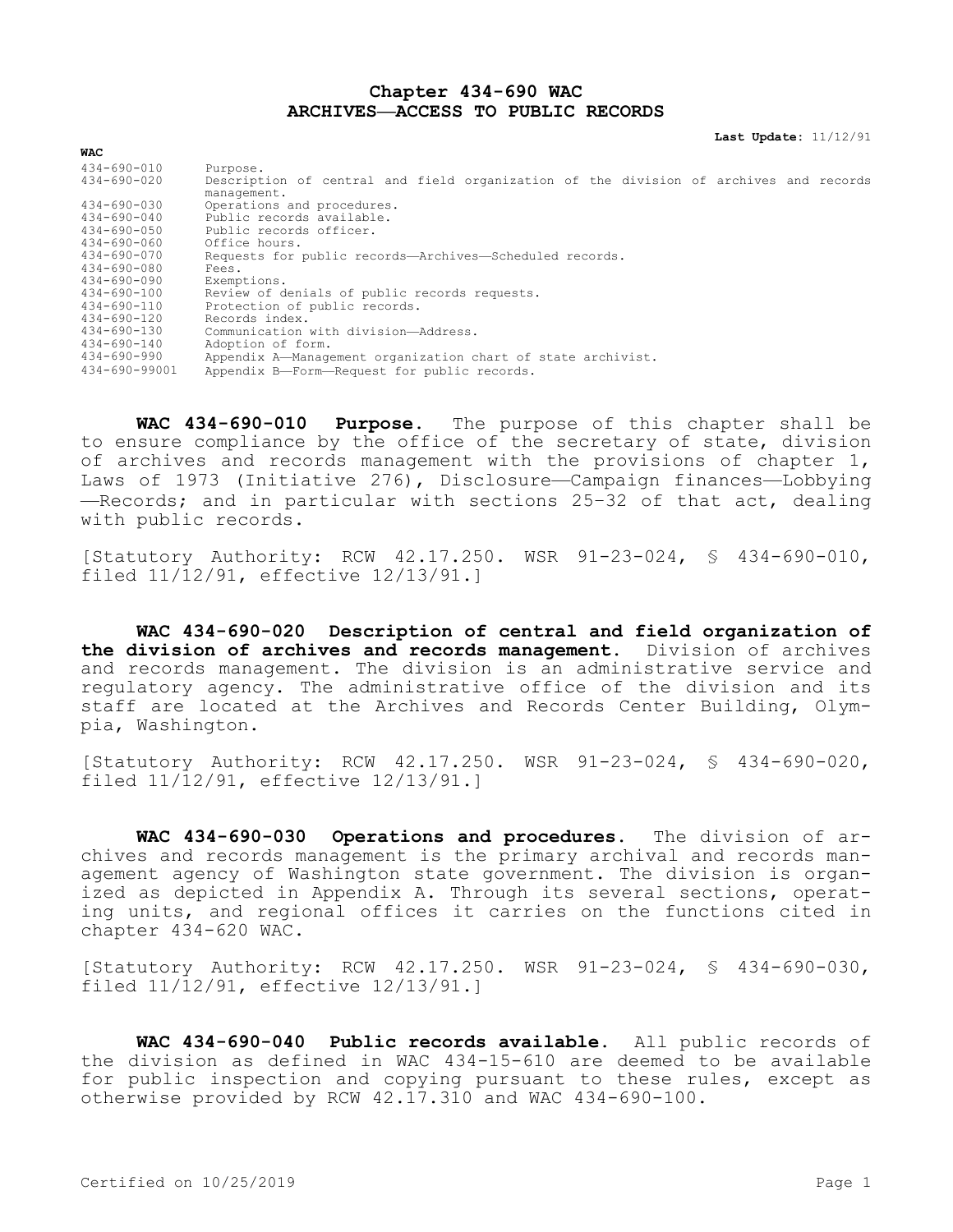[Statutory Authority: RCW 42.17.250. WSR 91-23-024, § 434-690-040, filed 11/12/91, effective 12/13/91.]

**WAC 434-690-050 Public records officer.** (1) The divisional records shall be in the charge of the public records officer designated by the secretary of state. The person so designated shall be located in the administrative office of the secretary of state. The public records officer shall be responsible for the following: The implementation of the division's rules and regulations regarding release of public records, coordinating the staff of the division in this regard, and generally insuring compliance by the staff with the public records disclosure requirements of chapter 42.17 RCW.

(2) The archival records in the custody of the division shall be in the charge of the state archivist. The state archivist shall be located in the state archives and records center building. The state archivist shall be responsible for the following: The implementation of the division's regulations regarding the release of archival records, coordinating the staff of the division in this regard and generally insuring compliance by the staff with the public records disclosure requirements of chapter 42.17 RCW.

(3) The scheduled records in the custody of the division shall be in the charge of the public records officer designated by the agency of record origin. The public records officer of the agency of records origin shall be responsible for implementation of the agency's rules and regulations regarding the release of public records and coordinating with the staff of the state archives in this regard insofar as records of his agency in the custody of the state archivist are concerned.

[Statutory Authority: RCW 42.17.250. WSR 91-23-024, § 434-690-050, filed 11/12/91, effective 12/13/91.]

**WAC 434-690-060 Office hours.** Divisional records, archives and scheduled records shall be available for inspection and copying during the customary office hours of the division. For the purposes of this chapter, the customary office hours shall be from 8:30 a.m. to 4:30 p.m., Monday through Friday, excluding legal holidays.

[Statutory Authority: RCW 42.17.250. WSR 91-23-024, § 434-690-060, filed 11/12/91, effective 12/13/91.]

**WAC 434-690-070 Requests for public records—Archives—Scheduled records.** In accordance with requirements of chapter 42.17 RCW that agencies prevent unreasonable invasions of privacy, protect public records from damage or disorganization and prevent excessive interference with essential functions of the agency, public records may be inspected or copied or copies of such records may be obtained, by members of the public, upon compliance with the following procedures:

(1) **Divisional records.** A request shall be made in writing upon the form prescribed in WAC 434-690-150 which shall be available at the division's administrative office or at the secretary of state's administrative office. The form shall be presented to the secretary of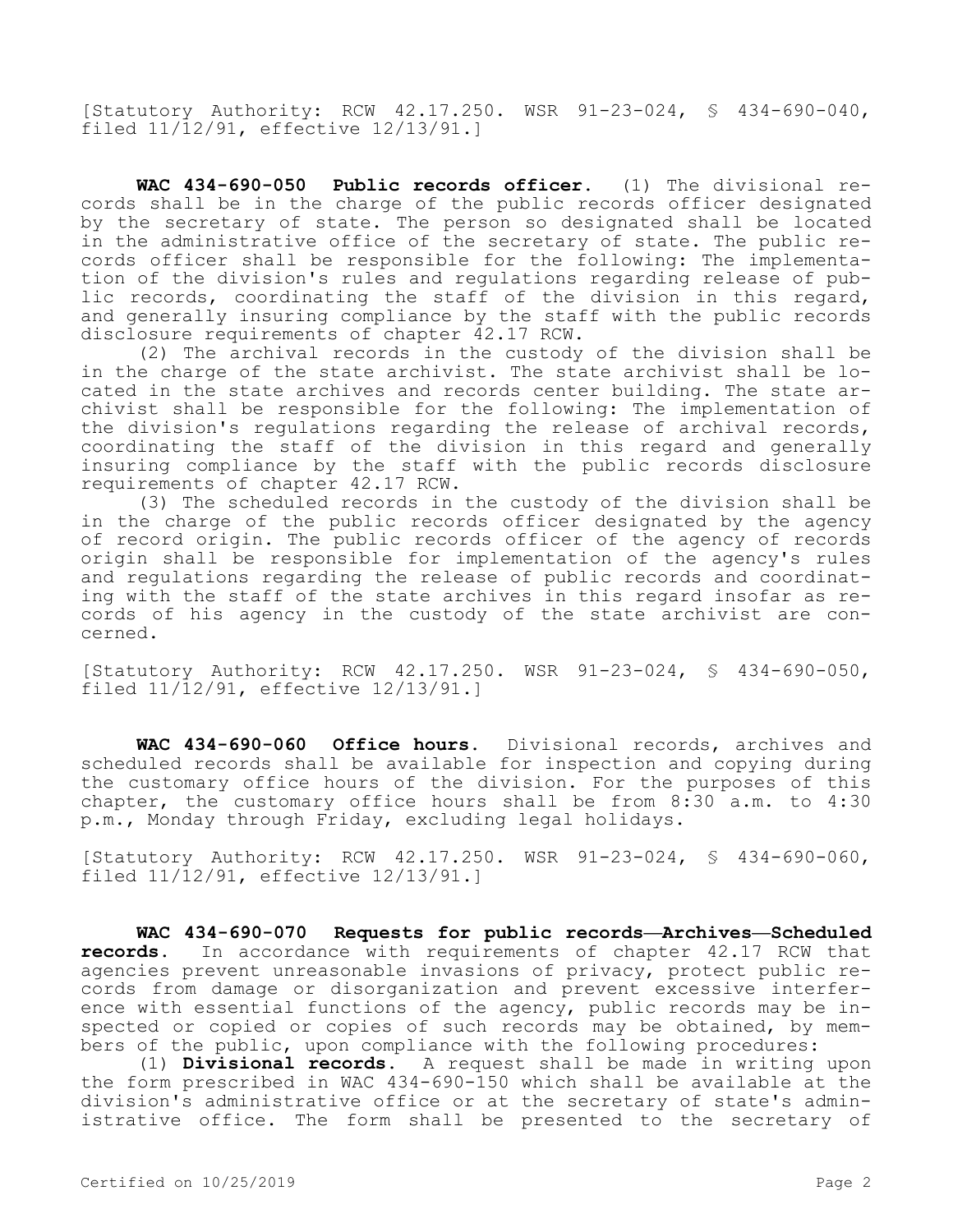state's public records officer at his/her office, or if he/she is not available, to any member of the division's staff at the administrative office of the division, during customary office hours. The request shall include the following information:

(a) The name of the person requesting the record;

(b) The time of day and calendar date on which the request was made;

(c) The nature of the request;

(d) If the matter requested is referenced within the current index maintained by the records officer, a reference to the requested record as it is described in such current index;

(e) If the requested matter is not identifiable by reference to the division's current index, an appropriate description of the record requested.

(2) **Archives.** A request shall be made in writing upon a form prescribed by the division which shall be available at the state archives and records center. The form shall be presented to the state archivist, or to a member of the division's staff, designated by the state archivist, at the state archives building, during customary office hours. The requests shall include specific subject and date and/or state archives record group, sub-group, series and date information to facilitate record retrieval.

(3) **Scheduled records.** Requests for scheduled records in the custody but not under the jurisdiction of the state archives, must be made through the office of record origin in accord with the rules and regulations regarding the release of public records by that agency as published in the Washington Administrative Code in compliance with chapter 42.17 RCW. An approved request form or letter of authorization from an appropriate agency of records origin must then be presented to the state archivist, or a member of the division's staff, thereby granting access, unless the division has other access authority granted by agency of record. The request or letter of authorization shall include the same or nearly the same identifying information as that supplied for public records of the division.

(4) In all cases in which a member of the public is making a request, it shall be the obligation of the public records officer or staff member to whom the request is made, to assist the member of the public in appropriately identifying the public record requested.

[Statutory Authority: RCW 42.17.250. WSR 91-23-024, § 434-690-070, filed 11/12/91, effective 12/13/91.]

**WAC 434-690-080 Fees.** (1) No fee shall be charged for the inspection of public records.

(2) No fees shall be charged for records search and retrieval services.

(3) The division may impose a reasonable charge for providing copies of public records, regardless of media, and for the use by any person of division equipment to copy public records. Charges shall not exceed the amount necessary to reimburse the division for its actual costs incident to such copying.

(4) The division may charge a fee for research services prorated on salary benefit and overhead costs with a half-hour minimum.

(5) The division shall charge a fee of five dollars per certificate for issuance of a certificate or certified copies.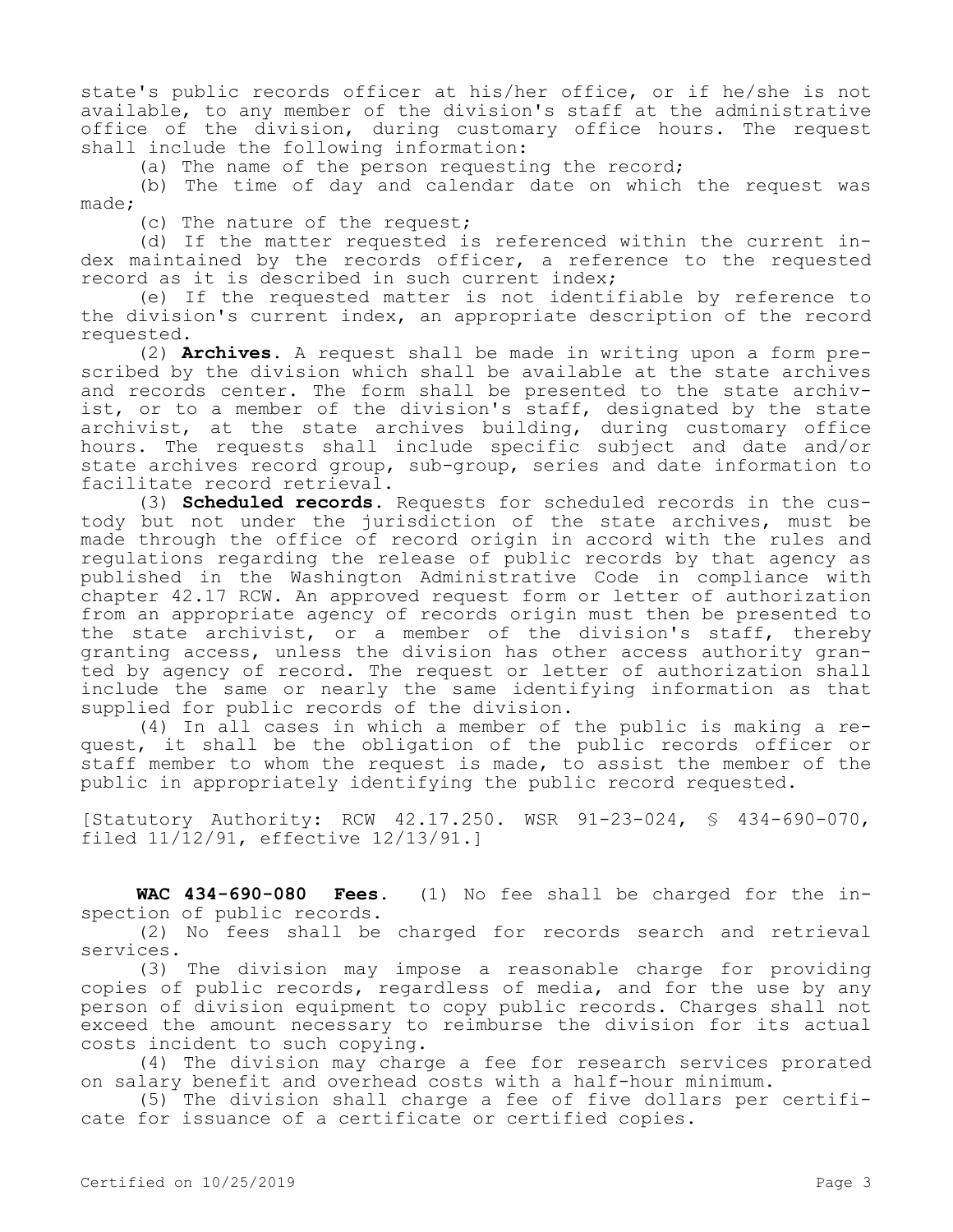[Statutory Authority: RCW 42.17.250. WSR 91-23-024, § 434-690-080, filed 11/12/91, effective 12/13/91.]

**WAC 434-690-090 Exemptions.** (1) The division reserves the right to determine that a public record or archive record requested in accordance with the procedures outlined in WAC 434-690-070 is exempt under the provisions of RCW 42.17.310.

(2) In addition, pursuant to RCW 42.17.310, the division reserves the right to delete identifying details when it makes available or publishes any public record, in any cases when there is reason to believe that disclosure of such details would be an invasion of personal privacy protected by chapter 42.17 RCW. The public records officer or state archivist will fully justify such deletion in writing.

(3) All denials of requests for public records must be accompanied by a written statement specifying the reason for the denial, including a statement of the specific exemption authorizing the withholding of the record and a brief explanation of how the exemption applies to the record withheld.

[Statutory Authority: RCW 42.17.250. WSR 91-23-024, § 434-690-090, filed 11/12/91, effective 12/13/91.]

**WAC 434-690-100 Review of denials of public records requests.**  (1) Any person who objects to the denial of a request for a public record may petition for prompt review of such decision by tendering a written request for review. The written request shall specifically refer to the written statement by the public records officer or other staff member which constituted or accompanied the denial.

(2) Immediately after receiving a written request for review of a decision denying a public record, the public records officer or other staff member denying the request shall refer it to the secretary of state. The secretary of state shall immediately consider the matter and either affirm or reverse such denial. In any case, the request shall be returned with a final decision, within two business days following the original denial.

(3) Administrative remedies shall not be considered exhausted until the secretary of state has returned the petition with a decision or until the close of the second business day following denial of inspection, whichever occurs first.

[Statutory Authority: RCW 42.17.250. WSR 91-23-024, § 434-690-100, filed 11/12/91, effective 12/13/91.]

**WAC 434-690-110 Protection of public records.** Records will be made available to the requestor subject to the following restrictions:

(1) The records may not be removed from the area designated.

(2) The quantity of records may be limited in consonance with the requested use.

(3) All possible care will be taken by the requestor to prevent damage to the records.

(4) Records may not be marked or altered in any way.

(5) Use of liquids and fountain pens; also eating, drinking, and smoking while utilizing the records is prohibited.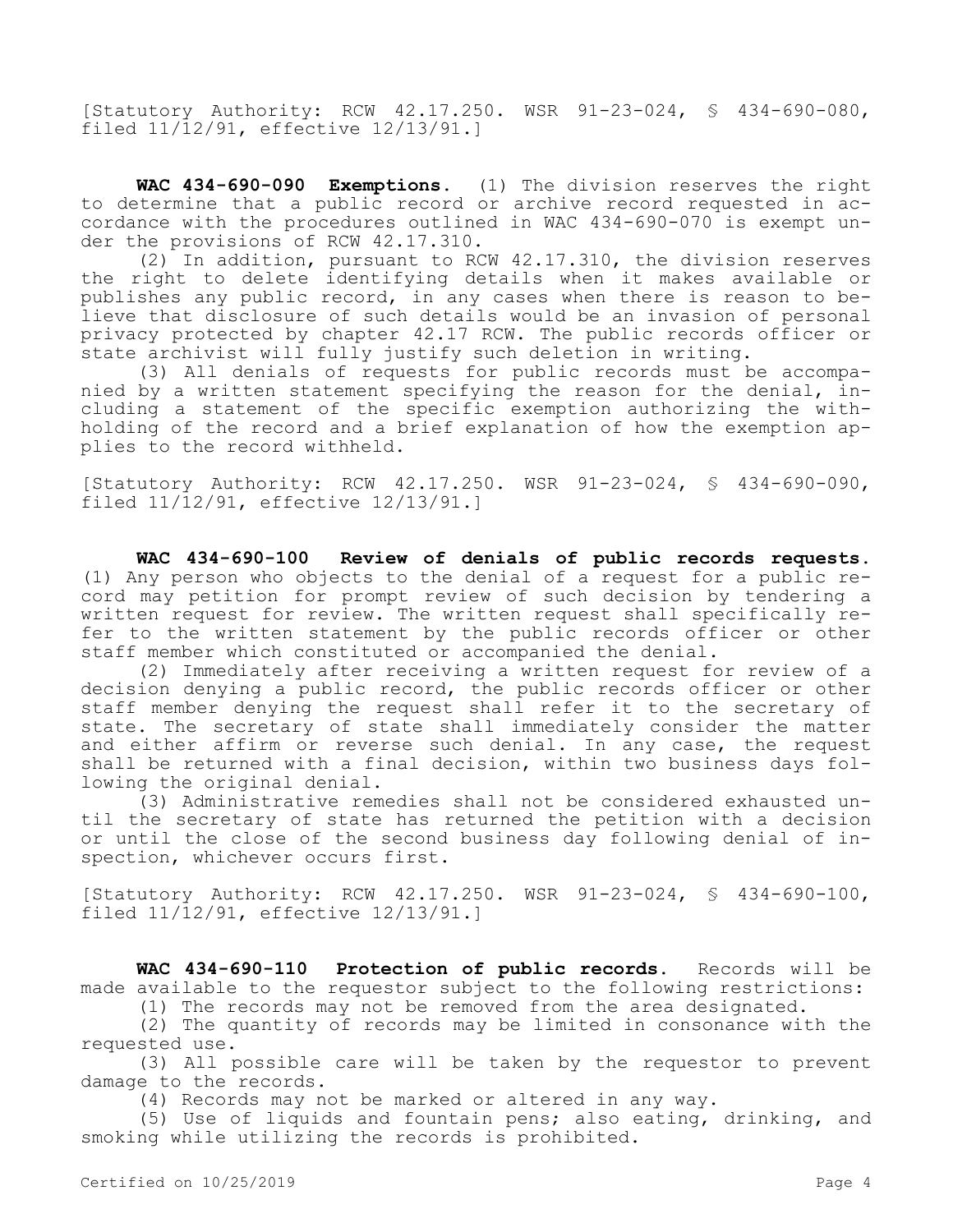(6) Records shall not be defaced in any way including writing on, folding or folding anew if in folded form, tracing or fastening with clips or other fasteners except those that may already exist in the file.

(7) Records may not be cut or mutilated in any way.

(8) Records must be kept in the order in which received.

(9) Records will be returned to the state archivist or his designee by the requestor when no longer required and no later than the end of the customary office hours as set forth in WAC 434-690-060.

[Statutory Authority: RCW 42.17.250. WSR 91-23-024, § 434-690-110, filed 11/12/91, effective 12/13/91.]

**WAC 434-690-120 Records index.** (1) **Index.** The division has available to all persons a current index which provides identifying information as to the following records issued, adopted, or promulgated since its inception:

"(a) Final opinions, including concurring and dissenting opinions, as well as orders, made in the adjudication of cases;

"(b) Those statements of policy and interpretations of policy, statute and the constitution which have been adopted by the agency;

"(c) Administrative staff manuals and instructions to staff that affect a member of the public;

"(d) Planning policies and goals, and interim and final planning decisions;

"(e) Factual staff reports and studies, factual consultant's reports and studies, scientific reports and studies, and any other factual information derived from tests, studies, reports, or surveys, whether conducted by public employees or others;

"(f) Correspondence, and materials referred to therein, by and with the agency relating to any regulatory, supervisory, or enforcement responsibilities of the agency, whereby the agency determines, or opines upon, or it is asked to determine or opine upon, the rights of the state, the public, a subdivision of state government, or of any private party;

"(g) Public records accessioned into the archive proper of the state of Washington; and

"(h) Scheduled records in the custody of the state archives."

(2) **Availability.** The current index promulgated by the division shall be available to all persons under the same rules and on the same conditions as are applied to public records available for inspection.

[Statutory Authority: RCW 42.17.250. WSR 91-23-024, § 434-690-120, filed 11/12/91, effective 12/13/91.]

**WAC 434-690-130 Communication with division—Address.** All communications with the division including but not limited to the submission of materials pertaining to its operations and/or the administration or enforcement of chapter 42.17 RCW and these rules; requests for copies of the division's decisions and other matters, shall be addressed as follows: Office of the Secretary of State, c/o Public Records Officer, Legislative Building, Olympia, Washington 98504-0000.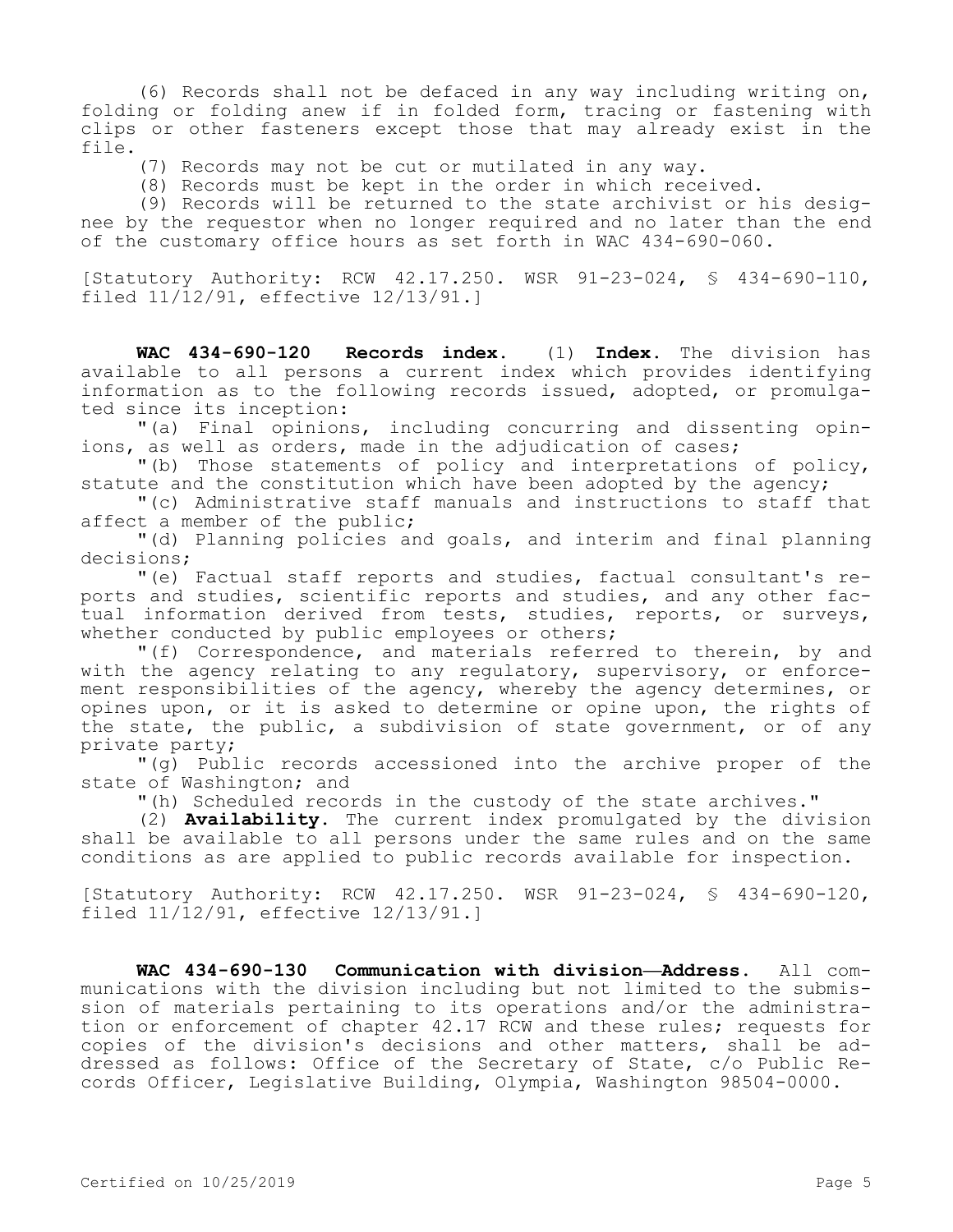[Statutory Authority: RCW 42.17.250. WSR 91-23-024, § 434-690-130, filed 11/12/91, effective 12/13/91.]

**WAC 434-690-140 Adoption of form.** The division hereby adopts for use by all persons requesting inspection and/or copying or copies of its records, the form attached hereto as Appendix B entitled "Request for public record."

[Statutory Authority: RCW 42.17.250. WSR 91-23-024, § 434-690-140, filed 11/12/91, effective 12/13/91.]

## **WAC 434-690-990 Appendix A—Management organization chart of state archivist.**



[Statutory Authority: RCW 42.17.250. WSR 91-23-024, § 434-690-990, filed 11/12/91, effective 12/13/91.]

**WAC 434-690-99001 Appendix B—Form—Request for public records.**

APPENDIX B REQUEST FOR PUBLIC RECORDS

Name of Requestor: Address: Phone: Date of Request: Time of Request: Nature of Request: 1. Index Reference . . . . . . . . . . . . . . . . . . . . . . . . . . . . . . . . . . . . . . . . . . . . . . . . . . . . . . . . . . . . . . . . . . . . . . . . . . . . . . . . . . . . . . . . . . . . . . . . . . . . . . . . . . . . . . . . . . . . . . . . . . . . . . . . . . . . . . . . . . . . . . . . . . . . . . . . . . . . . . . . . . . . . . . . . . . . . Signature . . . . . . . . . . . . . . . . . . . . . . . . . .